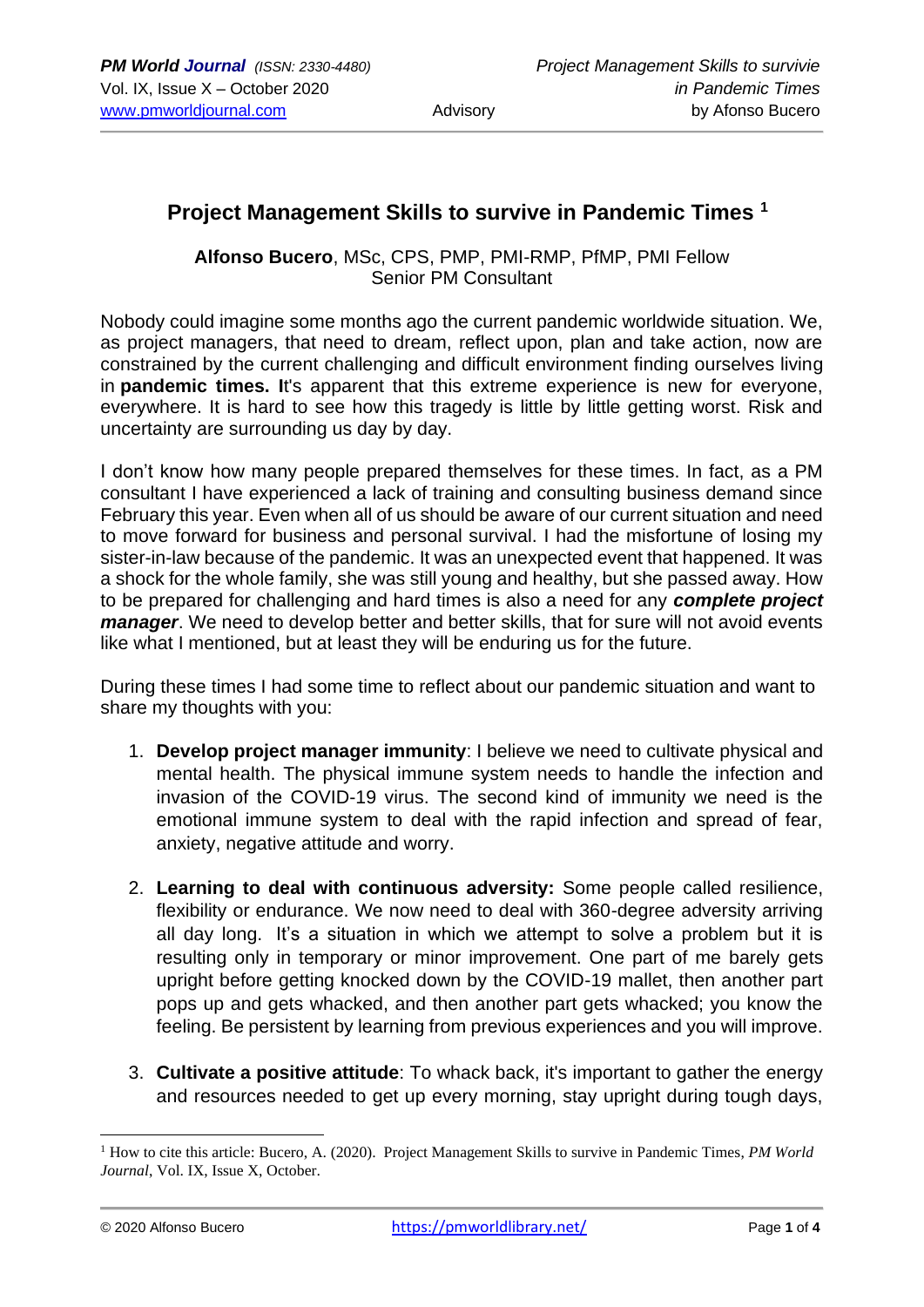and bounce back fast as new challenges emerge throughout the day. Be focused on the small positive things that we have. Please find them every day (they are there, you are still alive, you need to manage projects to contribute to your society, business, family…).

#### **Develop your Pandemic Mindset**

You need to be inspired to inspire anybody else. Some skills are coming to my mind that I suggest you to develop:

- *Compassion* comes first because we are navigating a colossal amount of suffering. This situation requires a new kind of mindset. Breath deeply every day and concentrate on the positive small facts. You cannot change the facts but you can manage your reactions in front of them.
- *Being connected* with everyone we know and don't know. We are all in this together. Please think about you are an excellent person (I mean you are always ready to run a more mile to achieve your objective.).
- *Being kind,* kindness and care for ourselves and our fellow human beings, some who are in harm's way and others who are doing their best to avoid or prevent harm.
- *Being calm* because we can't focus, think straight, or make the right decisions and choices in each moment without calming a fearful, frenzied mind.
- *Being strong and positive* is being grounded in our inner and outer resources resources gained from past adverse experiences, unique strengths we've cultivated, and support systems that we can lean on for a boost from time to time. Strength also comes from consciously and continually attending to the positive harvesting the good things in our lives, all that we have to be grateful for, and all the possible upsides of this experience.
- *Being purposeful* is very important. We need an inner compass to give our activities direction, one that is deeply motivating. What is our vision for who we want to be in these times? What meaningful contribution do we want to make? What higher purpose does this experience serve? What can we do that we will be proud of when this phase is in the rear-view mirror? What intention is important to bring to each moment?

#### **Some habits for Pandemic Times**

These difficult times call for new habits of mind and body that fuel and refuel, similar habits to those that foster well-being in better times, but with an upgrade to deal with extremes. Engage in mindset habits of compassion, calm, strength, positive attitude and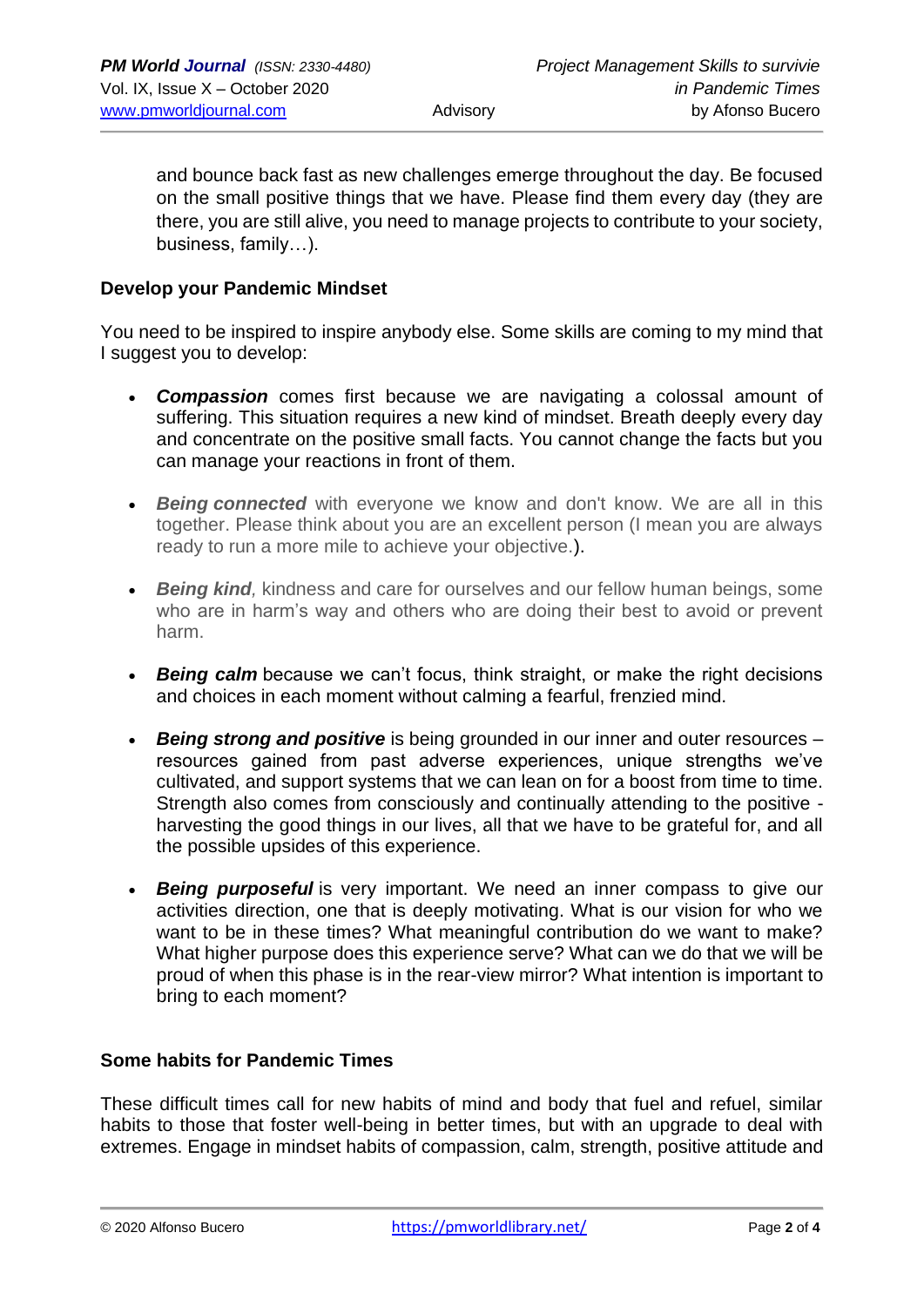purpose to keep moving forward. Your team members and stakeholders will thank you because now you are not physically close to them.

Be disciplined, wake up at the same time every day and do some physical exercise, take a bath or a shower, have healthy food, sleep well, and zooming warm social connections and rich conversations. A little fun, humour and creativity go a long way too, like dealing with social isolation, or singing or playing music. Skype with your team members and peers and chat about non business-related subjects. Exchange thoughts and ideas.

#### **Leading in Pandemic Times**

As project managers we are supposed to be good leaders, but we need to start by leading ourselves in our current situation. Start with you. We have been converted into virtual workers, now you are managing people by engaging them with your comments, gestures and expressions. Many of us cannot exit home and we need to get our teams working and connected looking for effective results. Practice in front of the mirror every day and smile as your first feeling in the morning. Charge your batteries of positivism for the day and persist.

Apply my three Ps (passion, persistence and patience) and I am sure you will succeed as a human being and as a good leader.

#### **TOMORROW WILL BE BETTER!**